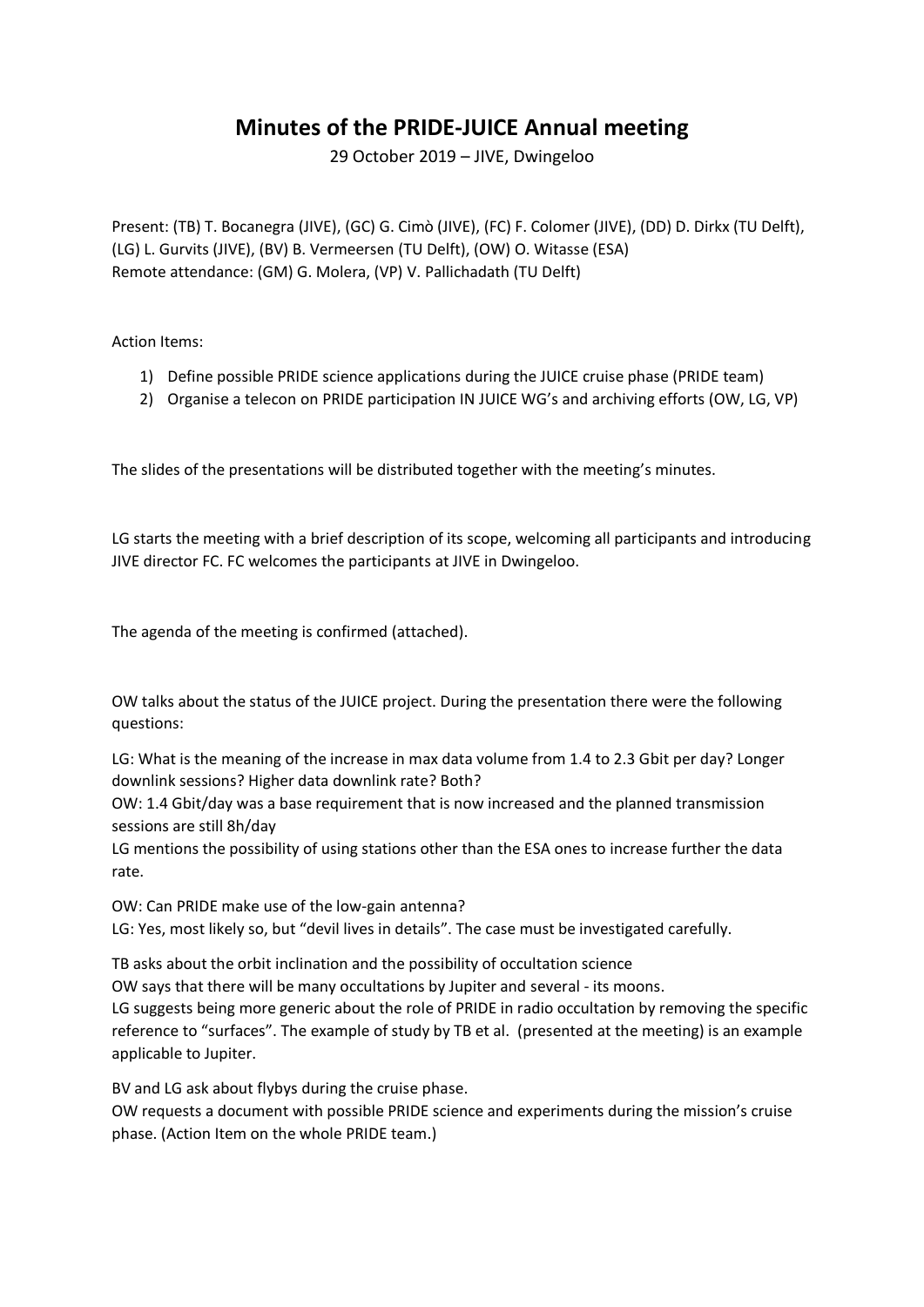DD: Since there is no official radio science experiment on NASA's Europa Clipper, will the radio data be archived?

OW: Yes, data will be archived. Furthermore, if the S/C are launched together there will be the possibility of ground-based experiments with two S/C in the Jovian system.

LG presents the status of the PRIDE experiment.

VP talks about the interface of PRIDE with the mission. During her talk there were the following questions:

OW notes that PRIDE needs more people involved in the JUICE working groups, in particular with regard to ring and occultations.

Action Item: OW, LG and VP will organize a telecon in the next couple of months to discuss WG participation, and archiving issues of the PRIDE data products.

GC talks about issues, current work and possible solutions of scheduling S/C observations with VLBI arrays.

DD talks about PRIDE contribution to the ephemerides of the Jovian system.

TB presents her work on radio occultations with EVN (global) telescopes.

LG talks about the future steps of the PRIDE team. During his talk there were the following questions:

BV: Is it expected an increase in VP work?

LG: So far, VP's role and involvement are fine. There may be higher involvement and workload closer to the launch.

BV: What is the practical support coming out the NSO's and NWO's letter of endorsement? LG: It is planned to have a dedicated junior researcher position at JIVE closer to flight operation (i.e. starting from ~3 years prior to the launch and lasting for the duration of the mission). The duties will be defined by the PRIDE team in concurrence with the JUICE PO and considering a profile of the chosen person. However, a close interaction between JIVE and TU Delft is expected implementing this position functions.

BV comments on the importance of the PRIDE experiment for the Dutch space community.

The meeting ends with the review of the action items (see the beginning of this document) and with the final greetings by LG and FC.